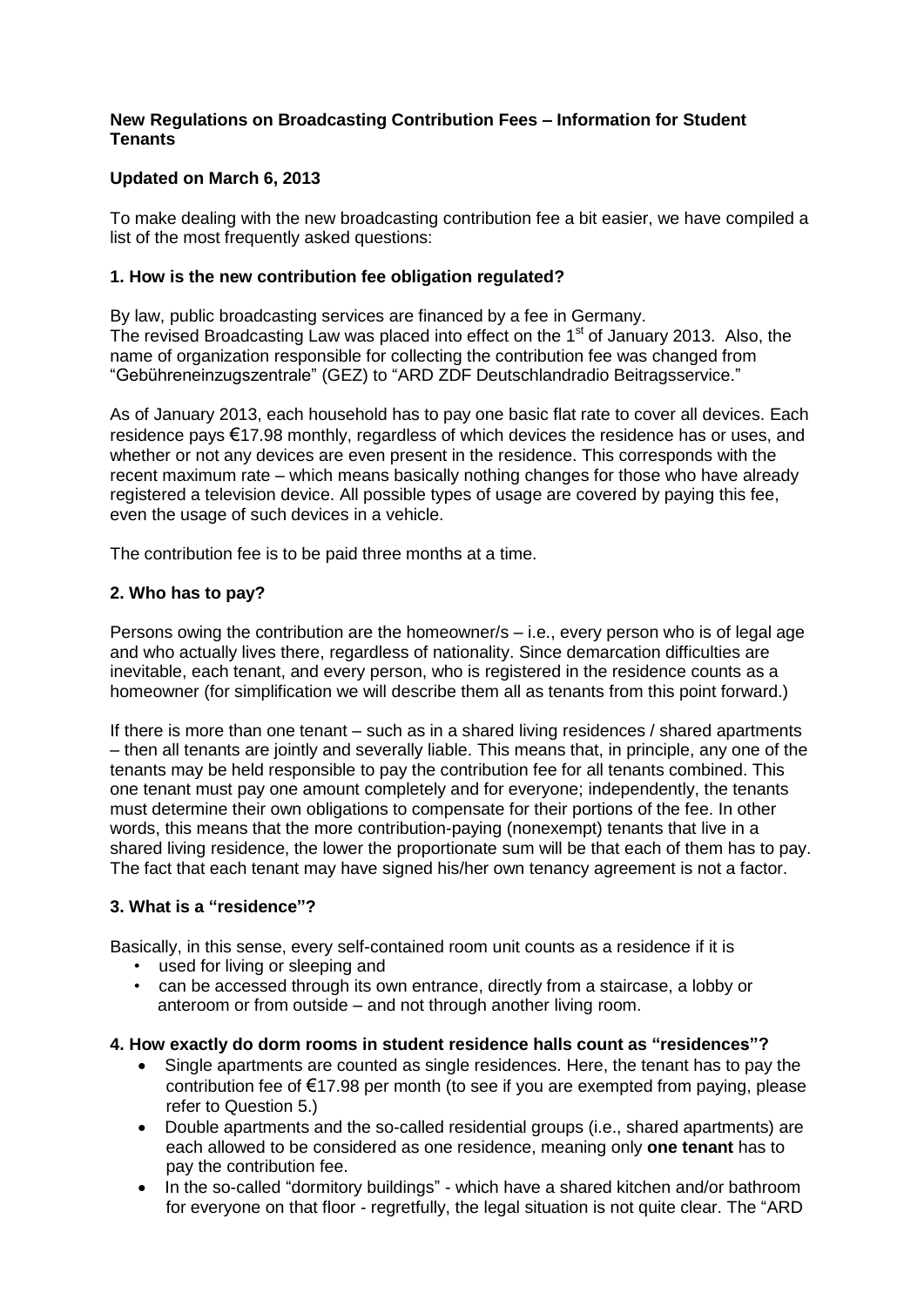ZDF Deutschlandradio Beitragsservice" will probably try to define each room as a "residence", meaning that all tenants on the floor would then have to individually pay towards the whole contribution fee. We recommend that the tenants should of course claim their respective floor as **one residence**.

## **5. How may I be exempted from the contribution fee?**

Recipients of social benefits can, upon application, be exempted from the contribution fee obligation. Counted amongst these recipients are recipients of BAföG (Bundesausbildungsförderungsgesetz) who no longer live with their parents.

The application for exemption is to be submitted in written form to the respective regional broadcasting corporation; the according application forms are readily available in cities and communities, as well as on the internet. The application must include the original or a certified copy of the current version of their BAföG assessment. Furthermore, whoever lives in a shared living residence must disclose the names of his or her roommates as well.

By the way: whoever does not receive BAföG assistance - and whose income exceeds the respective limit by less than  $\epsilon$ 17.98 - may apply for an exemption from the contribution fee as a special hardship case. In this case, the notice of rejection by BAföG assistance must be submitted.

For married couples and couples with an officially registered life partnership (the official title is "eingetragene Lebenspartnerschaft") who share a residence, for example in a double apartment, the BAföG exemption rule also applies for one's partner. However, if a couple is living together in a partnership that is not officially registered, then one's partner will be asked to pay the contribution fee.

All regulations regarding the exemption or reduction of the contribution fee are listed in Section 4 of the Broadcasting Treaty, or "Rundfunkbeitragsstaatsvertrag."

### **5 a) May I be exempted if my residence at the city where I study is only my official second home?**

No, the contribution fee has to be paid per residence, not per person.

## **5 b) Are students from abroad exempted?**

No, there are no special regulations for students from abroad/foreign students. Also, there are no special regulations for students with scholarships or for students who are in Germany on exchange programs (i.e., Erasmus.)

#### **6. How are the contributors in shared living residences chosen?**

The tenants of a shared living residence, who are obligated to pay the fee, are so-called joint debtors. This means that the broadcasting contribution fee could be demanded only once, randomly and completely, from any tenant. This person is then entitled to collect each of his or her tenants' portions of the fee directly from them.

It can turn out to be more complicated if individual roommates are exempted from the obligation to pay – for example, recipients of BAföG assistance are exempted from paying their contribution.

Example: In a shared living residence consisting of four adult students, one of the students is a BAföG recipient. Meanwhile, one of the shared residence tenants is requested by the ARD ZDF German Radio Broadcasting Contribution Service to be the fee contributor and therefore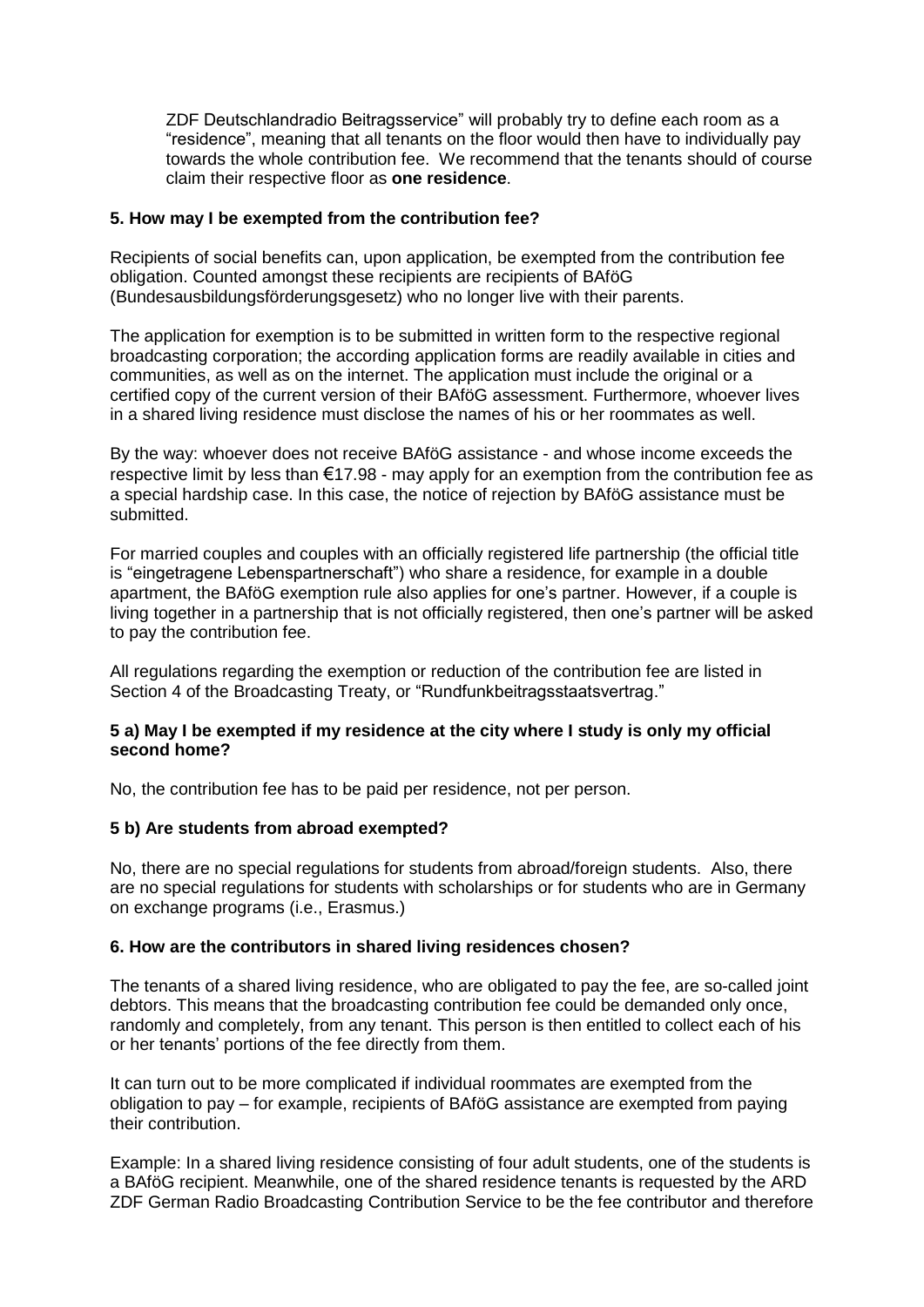has to pay €17.98 per month. He/she can then fairly request €6.00 (€17.98 / 3) from the other two shared residence tenants who are obligated to pay the fee. Finally, the BAföG recipient is kept out of the picture because he or she is exempted from paying the fee.

## **7. Can shared-living residences select the fee contributor themselves?**

No. The essence of the joint and several debtor liability is that the creditor – here, the according regional radio broadcasting corporation – can decide who they want to choose as the person responsible for paying the fee.

Therefore, the trick cannot be pulled off where the tenants of a shared living residence simply choose a BAföG recipient to be the responsible fee contributor, who would of course be exempted from paying the fee.

### **8. May the landlord choose to take over the radio contribution fee and proportionately include the fee amount in the cost of rent and operation costs that they charge the tenants?**

No! This is legally impossible for the landlord due to rental law. Regardless, this distribution between tenant and landlord would also not change anything: the joint and several debtor liability relation still stands, and the broadcasting corporation can therefore choose any of the home-owning tenants to be the responsible fee contributor.

## **9. How do the broadcasting corporations come to access tenants' data?**

These corporations gain access to such data from the registration offices, because these offices submit data for the existing and initial registration of all adult persons to the according regional broadcasting corporation. Included in such data, amongst other things, are: one's name, birthdate, marital status, one's current and last address as well as the date they moved in.

Furthermore, the homeowners themselves have the obligation to report and disclose their information to the according regional broadcasting corporation (see Question 11 for more information.) Although a broadcasting corporation can also demand information about tenants from landlords, they are only allowed to do so if they can prove that they do not have another option to determine who the homeowner of a residence is.

# **10. What happens if I had already been paying the contribution fee?**

It is assumed that everyone who had been paying the broadcasting contribution fee will also continue to pay such in the future. The conversion into the broadcasting contribution fee will therefore proceed automatically, as long as no other details are made.

In the cases, where there is more than one contributor within a shared living group  $(= 1 \times$ Obligation to Pay Contribution Fee,) you should not rely on the ARD ZDF German Radio Broadcasting Contribution Service to contact you and correct this. Instead, you must presumably take it upon yourself to do so.

## **11. What obligation to provide information do I have as a tenant?**

Every occupant is required to register his/herself at the according regional broadcasting corporation and inform the corporation of any changes in his/her own data. This is, however, not the case in shared apartments if one of the roommates is registered and pays the contribution fee. Moreover, the according regional broadcasting corporation can request each debtor for further information about his/her data.

# **12. May I "duck", or avoid paying the fee, and what happens if I do not pay?**